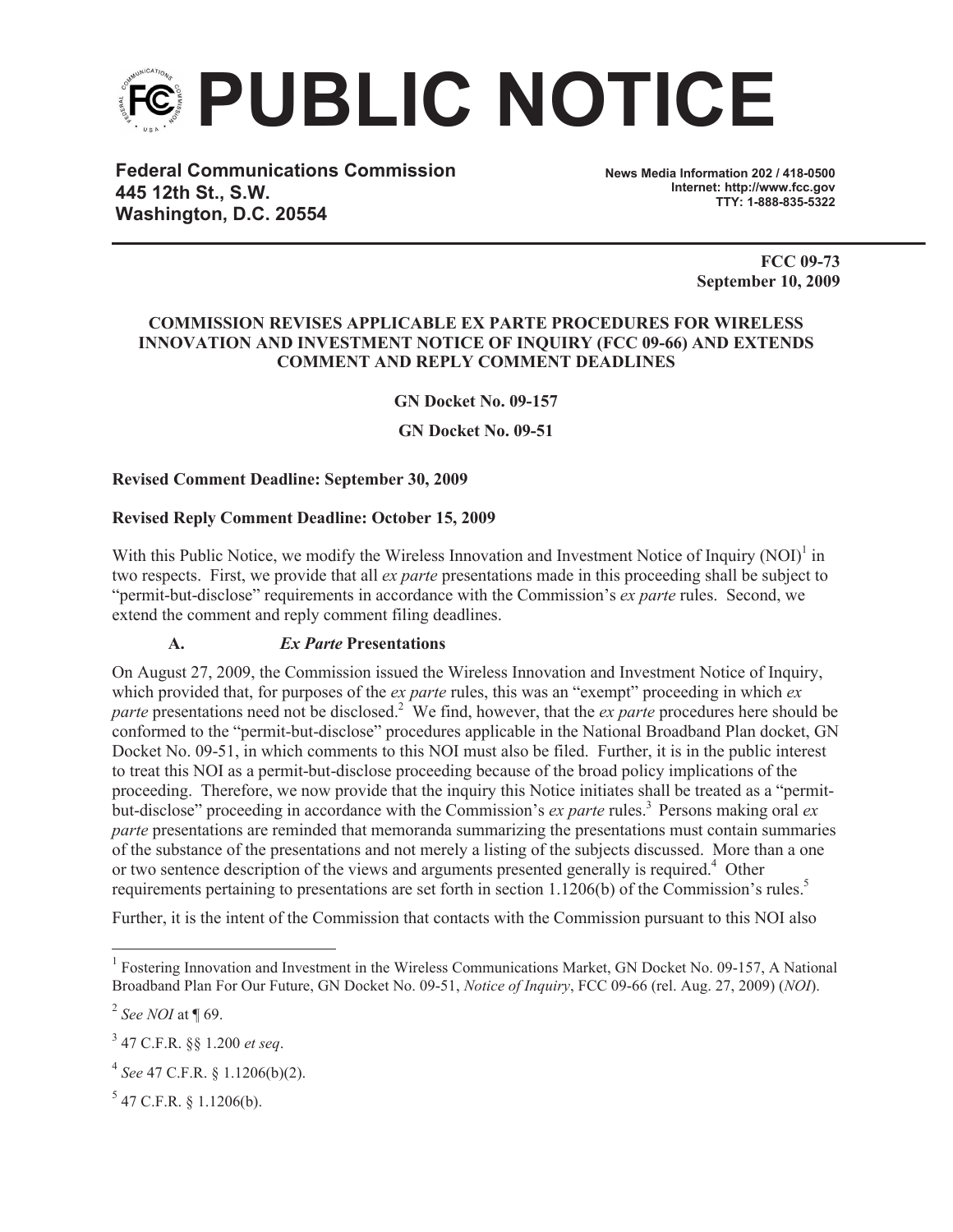comply with the March 20, 2009 White House Memorandum for the Heads of Executive Agencies: Ensuring Responsible Spending of Recovery Act Funds ("Memorandum").<sup>6</sup> Under the Memorandum, an executive department or agency official shall not consider the view of a lobbyist registered under the Lobbying Disclosure Act of 1995, 2 U.S.C. § 1601 *et seq*., concerning particular projects, applications, or applicants for funding under the Recovery Act unless such views are in writing. An executive department or agency official may communicate orally with registered lobbyists concerning general Recovery Act policy issues, provided that such oral communications shall not extend to or touch upon particular projects, applications, or applicants for funding, and further that the official must contemporaneously or immediately thereafter document in writing: (i) the date and time of the contact on policy issues; (ii) the names of the registered lobbyists and the official(s) between or among whom the contact took place; and (iii) a short description of the substance of the communication. This written summary will be posted publicly on the Commission's website within 3 business days of the communication. Any registered lobbyists requesting meetings should identify themselves as such at the time of requesting meetings.

# **B. Comment and Reply Comment Filing Deadlines**

The NOI provided that comments were due on September 28, 2009, and that reply comments were due on October 12, 2009.<sup>7</sup> We hereby extend the comment date to **September 30, 2009**, and the reply comment date to **October 15, 2009**, to help ensure development of a more complete record.

Pursuant to sections 1.415 and 1.419 of the Commission's rules,<sup>8</sup> interested parties may file comments and reply comments regarding the Notice on or before the dates indicated on the first page of this document. **All filings related to this Notice of Inquiry should refer to GN Docket No. 09-157 and GN Docket No. 09-51**. Comments may be filed using: (1) the Commission's Electronic Comment Filing System (ECFS), (2) the Federal Government's eRulemaking Portal, or (3) by filing paper copies. *See Electronic Filing of Documents in Rulemaking Proceedings*, 63 FR 24121 (1998). Commenters desiring confidential treatment of their submissions should request that their submission, or specific parts thereof, be withheld from public inspection pursuant to the Commission's rules.<sup>9</sup>

• Electronic Filers: Comments may be filed electronically using the Internet by accessing the ECFS: http://www.fcc.gov/cgb/ecfs/ or the Federal eRulemaking Portal: http://www.regulations.gov. Filers should follow the instructions provided on the website for submitting comments.

· ECFS filers must transmit one electronic copy of the comments for both **GN Docket No. 09- 157** and **GN Docket No. 09-51**. In completing the transmittal screen, filers should include their full name, U.S. Postal Service mailing address, and the applicable docket number. Parties may also submit an electronic comment by Internet e-mail. To get filing instructions, filers should send an e-mail to ecfs@fcc.gov, and include the following words in the body of the message, "get form." A sample form and directions will be sent in response.

• Paper Filers: Parties who choose to file by paper must file an original and four copies of each filing. Filings can be sent by hand or messenger delivery, by commercial overnight courier, or by firstclass or overnight U.S. Postal Service mail (although we continue to experience delays in receiving U.S. Postal Service mail). All filings must be addressed to the Commission's Secretary, Marlene H. Dortch, Office of the Secretary, Federal Communications Commission, 445 12th Street, S.W., Washington, D.C.

<sup>&</sup>lt;sup>6</sup> See http://www.whitehouse.gov/the\_press\_office/Memorandum-for-the-Heads-of-Executive-Departments-and-Agencies-3-20-09/ (last visited Sept. 3, 2009).

<sup>7</sup> *See NOI.*

<sup>8</sup> 47 C.F.R. §§ 1.415, 1.419 (2008).

<sup>9</sup> 47 C.F.R. § 0.459. *See also* Examination of Current Policy Concerning the Treatment of Confidential Information Submitted to the Commission, *Report and Order*, 13 FCC Rcd 24816 (1998), *Order on Reconsideration*, 14 FCC Rcd 20128 (1999).